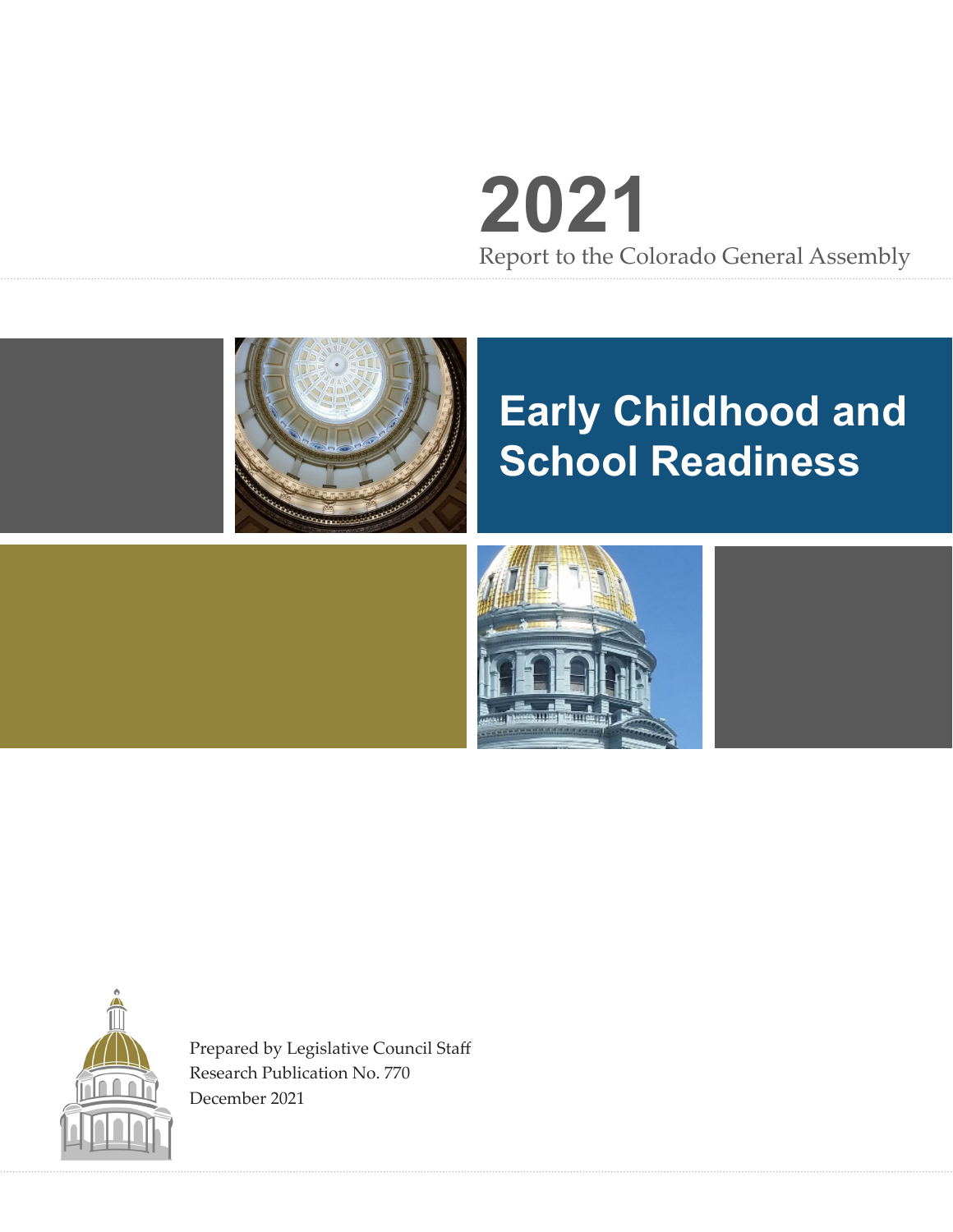## **Early Childhood and School Readiness Legislative Commission**

#### **Members of the Committee**

Senator Janet Buckner, Chair Representative Emily Sirota, Vice-Chair

Senator Barbara Kirkmeyer Representative Cathy Kipp

Senator Tammy Story Representative Tonya Van Beber

#### **Legislative Council Staff**

Rachel Kurtz-Phelan, Senior Research Analyst Aaron Carpenter, Fiscal Analyst Nina Forbes, Research Analyst

#### **Office of Legislative Legal Services**

Julie Pelegrin, Deputy Director Alana Rosen, Staff Attorney

*December 2021*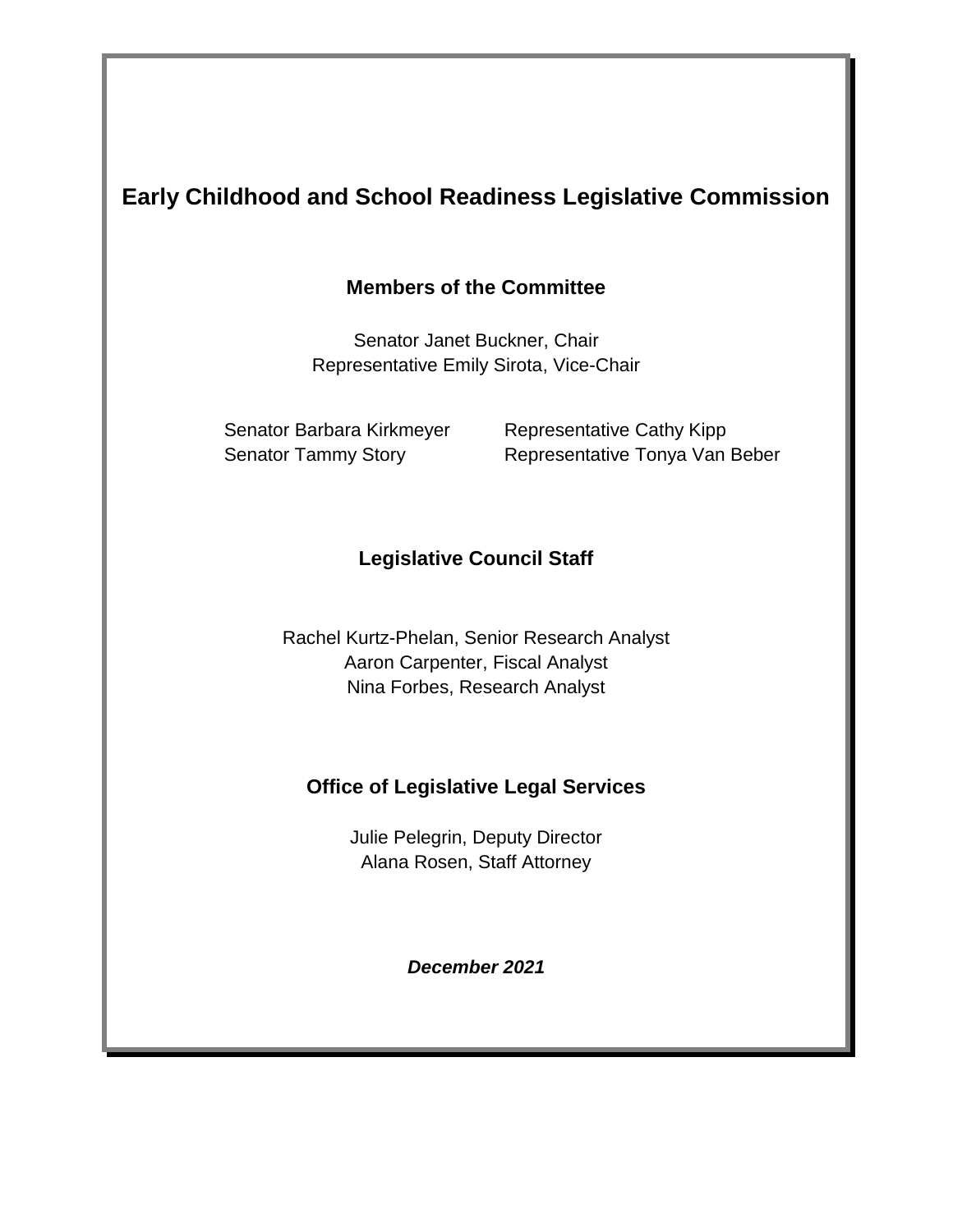EXECUTIVE COMMITTEE Sen. Leroy Garcia, Chair Rep. Alec Garnett, Vice Chair Sen. Stephen Fenberg Rep. Daneya Esgar Sen. Chris Holbert Rep. Hugh McKean

**STAFF** Natalie Mullis, Director Elizabeth Burger, Deputy Director Manish Jani, Deputy Director





 COMMITTEE Rep. Adrienne Benavidez Sen. James Coleman Sen. John Cooke Sen. Kerry Donovan Rep. Tim Geitner Rep. Dominique Jackson Rep. Chris Kennedy Sen. Paul Lundeen Sen. Dominick Moreno Rep. Kyle Mullica Rep Rod Pelton Sen. Jim Smallwood

#### **LEGISLATIVE COUNCIL**

ROOM 029 STATE CAPITOL DENVER, COLORADO 80203-1784 E-mail: [lcs.ga@state.co.us](mailto:lcs.ga@state.co.us) 303-866-3521 FAX: 303-866-3855 TDD: 303-866-3472

December 2021

To Members of the Seventy-second General Assembly:

Submitted herewith is the final report of the Early Childhood and School Readiness Legislative Commission. This commission was created pursuant to Section 26-6.5-203, Colorado Revised Statutes. The purpose of this commission is to study issues related to early childhood and school readiness in order to improve the state's early childhood policies.

At its meeting on November 15, 2021 the Legislative Council reviewed the report of this committee. A motion to forward this report and the bill therein for consideration in the 2022 session was approved.

Sincerely,

/s/ Senator Leroy Garcia **Chair**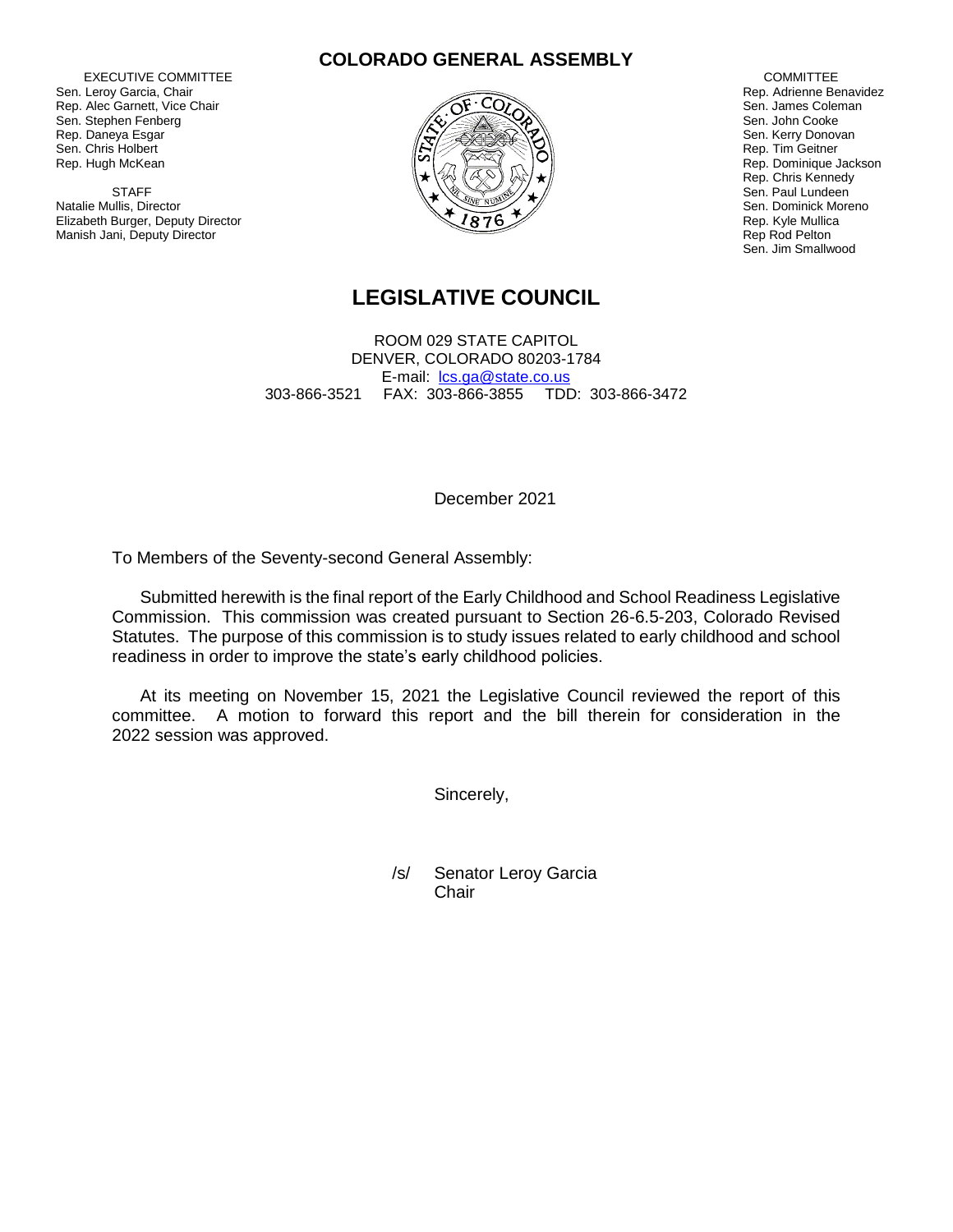### **Table of Contents**

#### *This report is also available online at:*

<span id="page-3-0"></span>*https://leg.colorado.gov/committees/early-childhood-and-school-readiness-legislativecommission/2021-regular-session*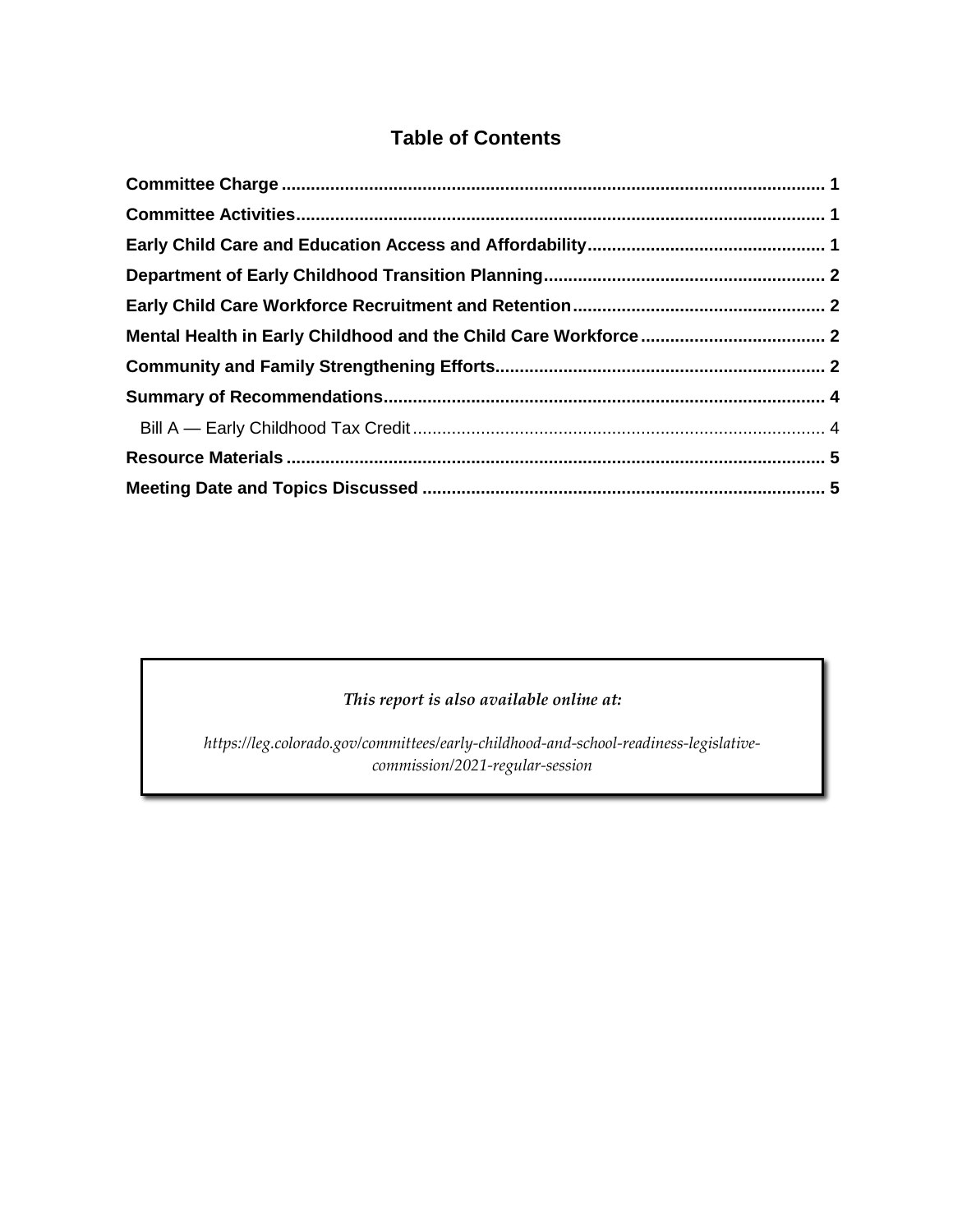#### **Committee Charge**

Pursuant to state law (Section 26-6.5-203, C.R.S.), the Early Childhood and School Readiness Legislative Commission (ECSRLC) may meet up to four times per year to study issues concerning early childhood and school readiness. Additional meetings may be added as needed through legislation. Topics to be studied include: health care, mental health, parental involvement, family support, child care, and early learning. The commission is required to solicit input from the public, especially from those who have expertise in early childhood and school readiness issues. The commission is also required to consult with the Early Childhood Leadership Commission, which is a group focused on improving outcomes for young children from birth to age eight, to discuss policy concerning early childhood and school readiness.

#### <span id="page-4-0"></span>**Committee Activities**

The committee held five meetings during the 2021 interim, the standard four meetings, plus one as required under House Bill 21-1304. Presentations were made by state departments, early childhood professionals, members of the nonprofit and advocacy communities, and members of the public on a wide range of subjects related to early childhood and school readiness, including:

- early child care and education access and affordability;
- Department of Early Childhood transition planning;
- early child care workforce recruitment and retention;
- mental health in early childhood and the child care workforce; and
- community and family strengthening efforts.

The following subsections discuss the ECSRLC's activities during the 2021 interim.

#### <span id="page-4-1"></span>**Early Child Care and Education Access and Affordability**

The commission heard from representatives from the Office of Early Childhood (OEC) in the Colorado Department of Human Services (CDHS), Early Milestones Colorado, the Colorado Children's Campaign, Executives Partnering to Invest in Children, Mile High United Way, Council for Strong America, and the Common Sense Institute on the current landscape of early child care in Colorado and the impacts of the COVID-19 pandemic. Presenters discussed the need to improve access to high-quality and affordable early care and education for all families, the impacts of a decline in licensed child care infant capacity, and the consequences of limited access to quality early care and education on children, families, and the economy. One presenter highlighted the negative impact of the lack of access to child care on women in the workforce. The commission also heard a report on home-based child care in Colorado and was briefed on the results of a statewide survey on Family, Friend, and Neighbor (FFN) care.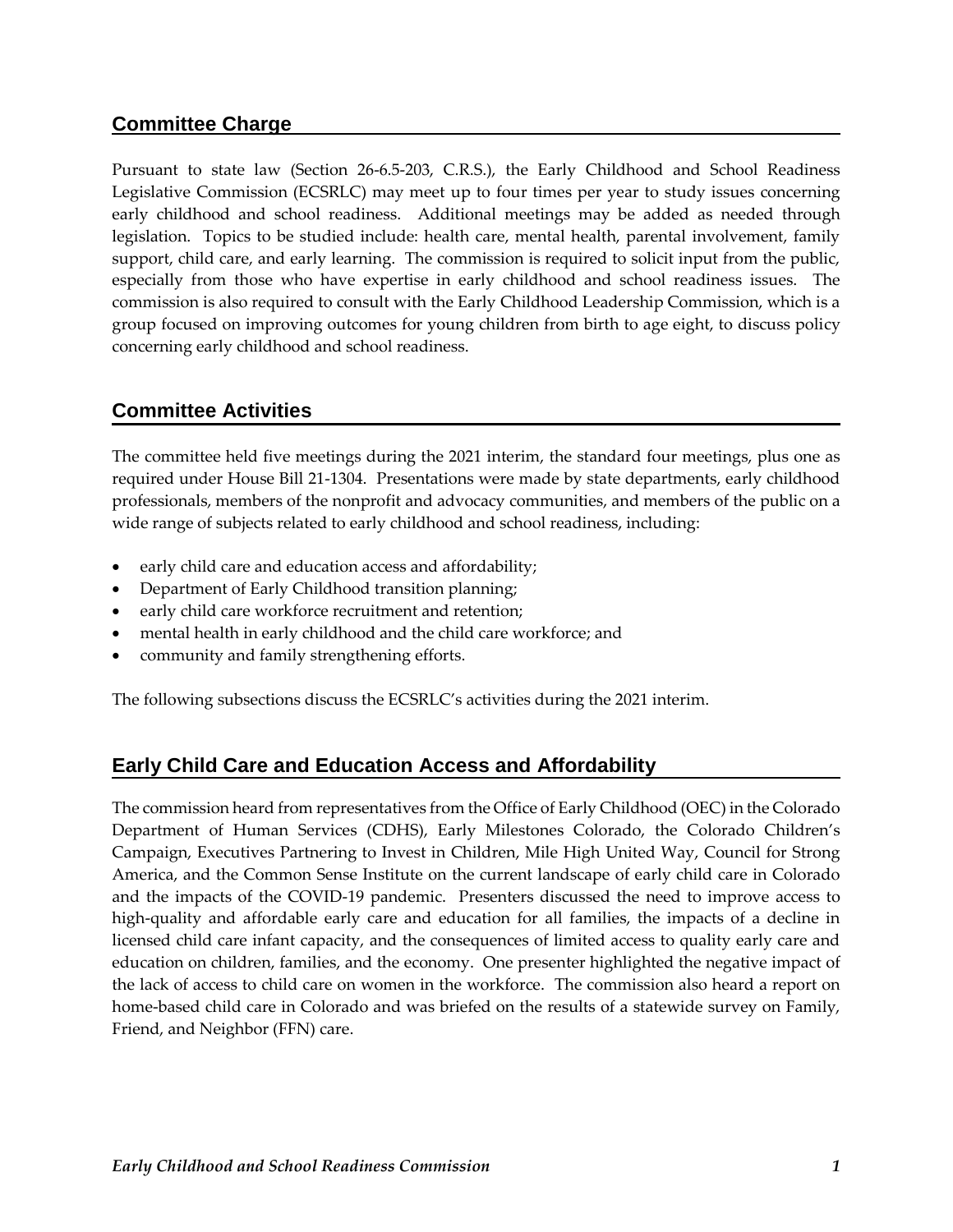### <span id="page-5-0"></span>**Department of Early Childhood Transition Planning**

Representatives from the Early Childhood Leadership Commission spoke to the commission about the transition planning process for the new Department of Early Childhood created by House Bill 21-1304. The presenters focused on the transition timeline, stakeholder engagement process, guiding principles, and recommendations for the structure of the new department. The presenters also gave an overview of the next steps for the transition, including providing recommendations for the universal preschool program and its integration into the new department, as well as upcoming opportunities for stakeholder engagement.

### <span id="page-5-1"></span>**Early Child Care Workforce Recruitment and Retention**

The commission heard from representatives from the Colorado Department of Higher Education (CDHE), OEC, directors of family child care homes and child care centers, and an FFN care advocate on early childhood workforce development initiatives, the need to use state and federal stimulus funding to support the early care and education workforce, and the importance of training and support for FFN providers. Presenters and the commission discussed issues facing the early childhood workforce, including staff shortages, difficulty filling vacant positions, low wages, low retention rates, high demand for child care spots, and workforce capacity building efforts. In particular, they discussed the ongoing impacts of the COVID-19 pandemic on the early child care workforce. CDHE presented on their work to increase the number of credentialed early child care providers through a multi-partner grant.

**Committee recommendations.** As a result of its discussions, the committee recommended Bill A, which concerns an income tax credit for qualified early childhood educators.

#### <span id="page-5-2"></span>**Mental Health in Early Childhood and the Child Care Workforce**

Representatives from CDHS, Healthy Child Care Colorado, Right Start for Colorado, and mental health consultants and providers spoke to the commission about early childhood mental health programs, strategies, and supports. Early childhood mental health care encompasses the mental health of children, parents, and child care providers. The commission members learned about the Early Childhood Mental Health Consultation program, a service connecting early childhood programs and mental health consultants to improve the overall development and mental health of children and caregivers. The commission also learned about the investments, supports, and services that are needed across the infant and early childhood mental health continuum, and heard about the importance of establishing strong social-emotional mental health early in life to set children up for success in grade school and beyond. Finally, the commission learned more about the mental health impacts of the COVID-19 pandemic on children, families, and child care providers.

#### <span id="page-5-3"></span>**Community and Family Strengthening Efforts**

Representatives from the Family Resource Center Association and the Early Childhood Council Leadership Alliance spoke to the commission about their work providing services and supports to families throughout the state by using comprehensive, coordinated case management and acting as a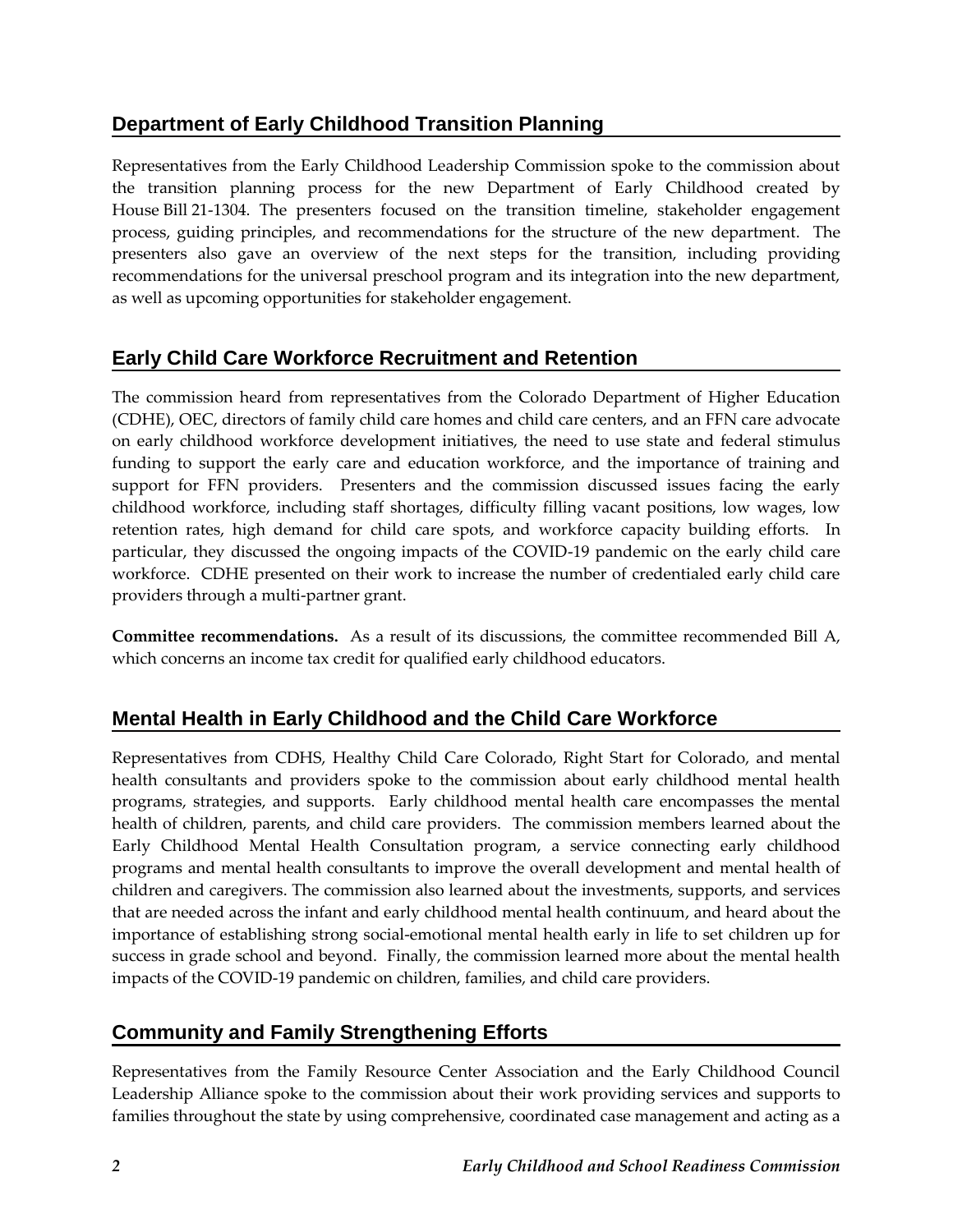<span id="page-6-0"></span>family-friendly access point by tailoring the centers to the culture and needs of each community. The commission also heard preliminary recommendations from the Safe Child Care Task Force and learned about the Home Visiting Investment Plan. The Home Visiting Investment Plan focuses on providing culturally and linguistically appropriate home visiting services, as well as other family strengthening support services. The goal of home visitation services is to improve parental and child mental health, child physical health, and positive parenting practices, reduce child maltreatment or abuse, and decrease domestic violence.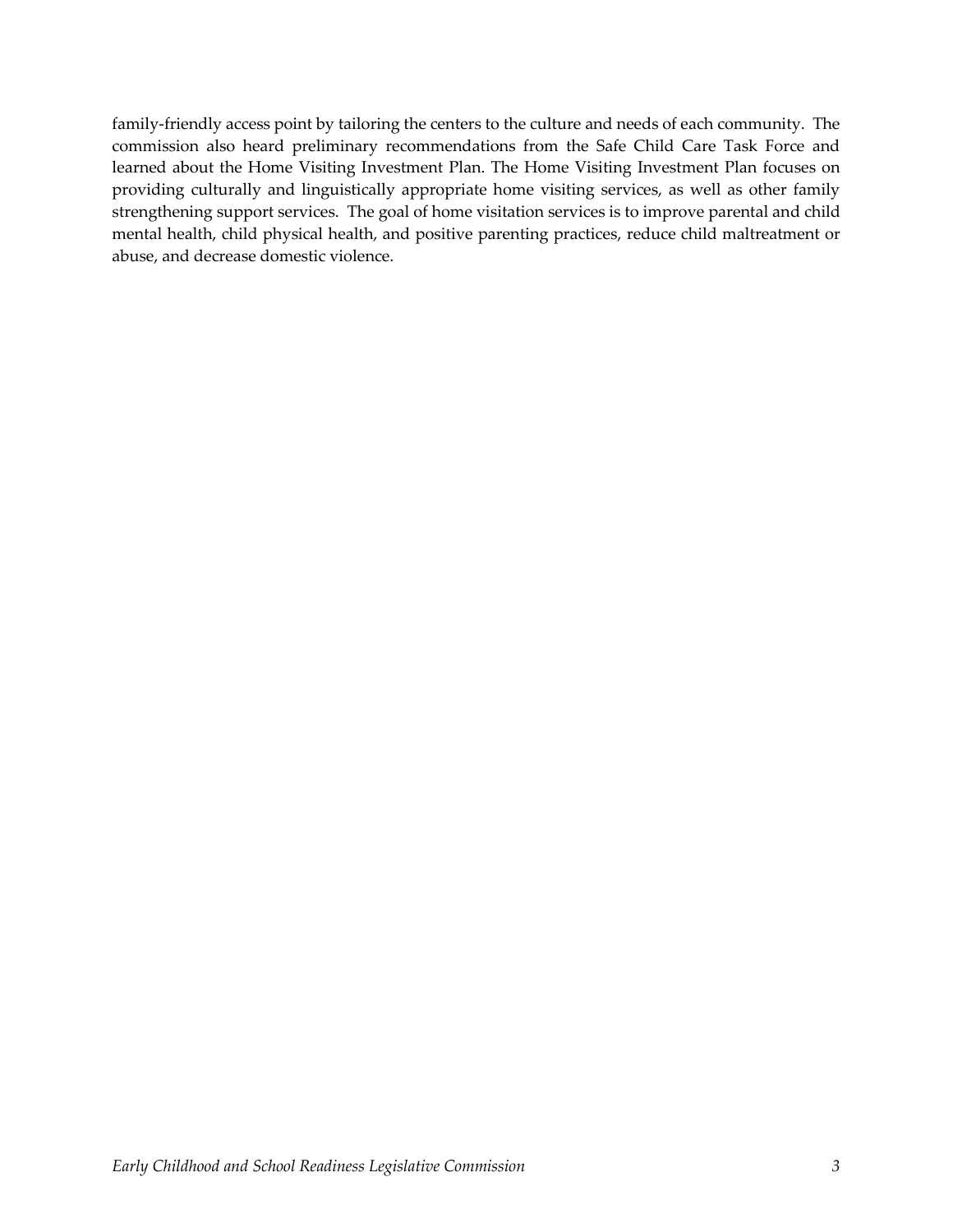#### **Summary of Recommendations**

As a result of the committee's activities, the committee recommended one bill to the Legislative Council for consideration in the 2022 session. At its meeting on November 15, 2021, the Legislative Council approved the recommended bill for introduction. The approved bill is described below.

### <span id="page-7-0"></span>*Bill A — Early Childhood Tax Credit*

The bill creates a refundable income tax credit for early childhood educators who have an adjusted gross income of less than or equal to \$75,000 for a single return or \$85,000 for a joint, has held an early childhood professional credential for at least 6 months, and is the licensee of an eligible early childcare program or employed by an eligible program for at least 6 months. The credit can be claimed from January 1, 2022, through January 1, 2027. Credit amounts include:

- \$500 for an Early Childcare Professional I, IV, V, and VI;
- \$750 for an Early Childcare Professional II; and
- \$1,000 for an Early Childcare Professional III.

After January 1, 2023, the Department of Revenue (DOR) must adjust the amount of the credit by inflation. The CDHS must provide DOR with an electronic report of each individual who held an early childhood professional credential each year.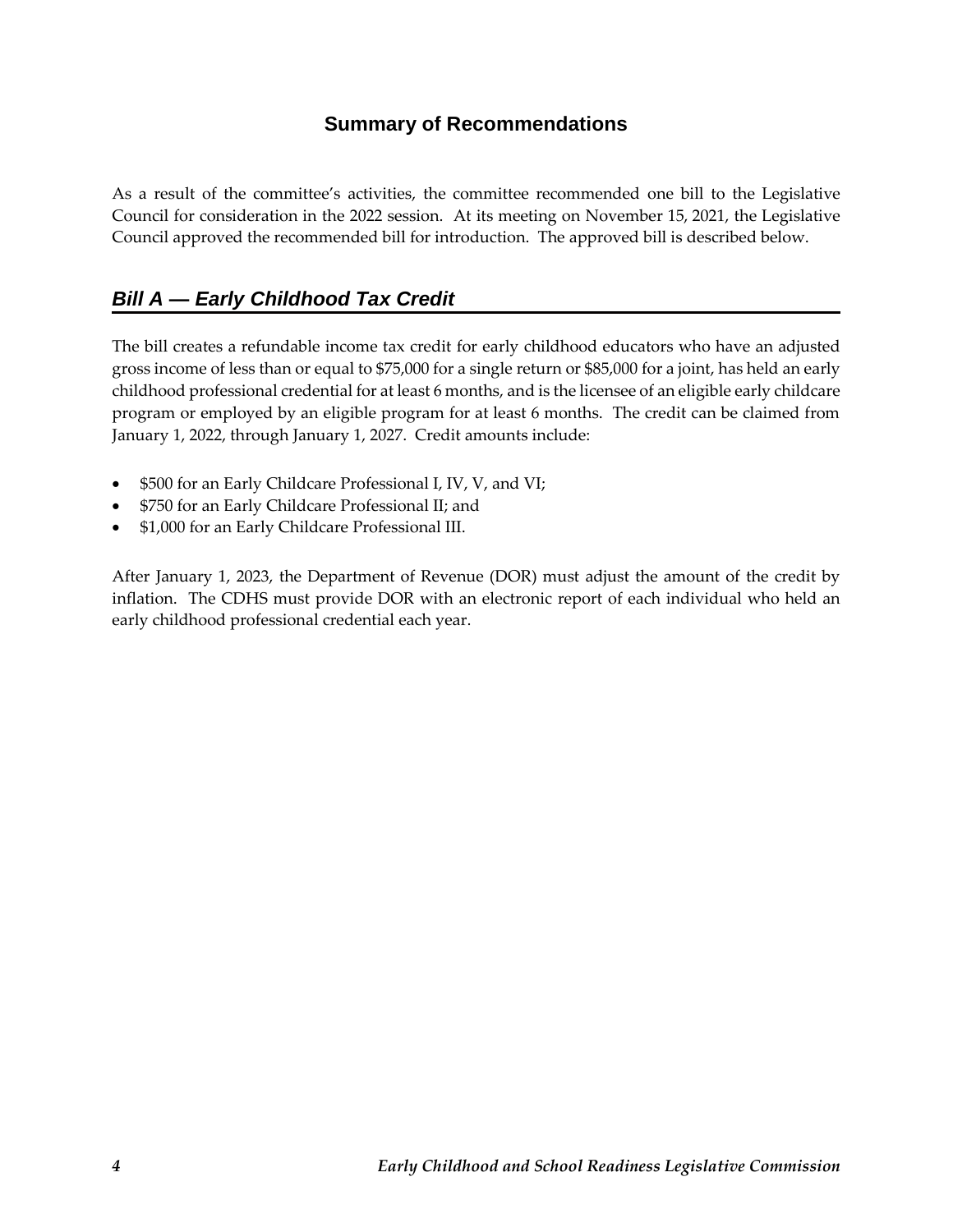#### **Resource Materials**

<span id="page-8-0"></span>Meeting summaries are prepared for each meeting of the committee and contain all handouts provided to the committee. The summaries of meetings and attachments are available at the Division of Archives, 1313 Sherman Street, Denver (303-866-2055). The listing below contains the dates of committee meetings and the topics discussed at those meetings. Meeting summaries are also available on our website at:

*https://leg.colorado.gov/content/committees*

#### <span id="page-8-1"></span>**Meeting Date and Topics Discussed**

August 10, 2021

- Update from the Early Childhood Leadership Commission on the planning for the Universal Preschool Program and the new Department of Early Childhood.
- Update from the Office of Early Childhood, including on the transition to universal preschool and the use of federal relief funding.
- Presentations on the landscape of early child care in Colorado and the impacts of COVID-19 from the following organizations:
	- Early Milestones;
	- Executives Partnering to Invest in Children (EPIC);
	- Colorado Children's Campaign;
	- $\bullet$  Mile High United Way; and
	- Common Sense Institute.

September 8, 2021

- Update from the Department of Higher Education on the early childhood educator workforce outlook.
- Presentation from the Council for Strong America on home-base child care.
- Presentations from the Colorado Association of Family Child Care and ABC Child Development Center on the on-the-ground experience for child care providers.
- Presentation from the Colorado Statewide Parent Coalition on the family, friend, and neighbor care workforce
- Update from the Safe Child Care Task Force.
- Presentation from Home Visiting Investment Task Force and the Office of Early Childhood on the Home Visiting Investment Plan.